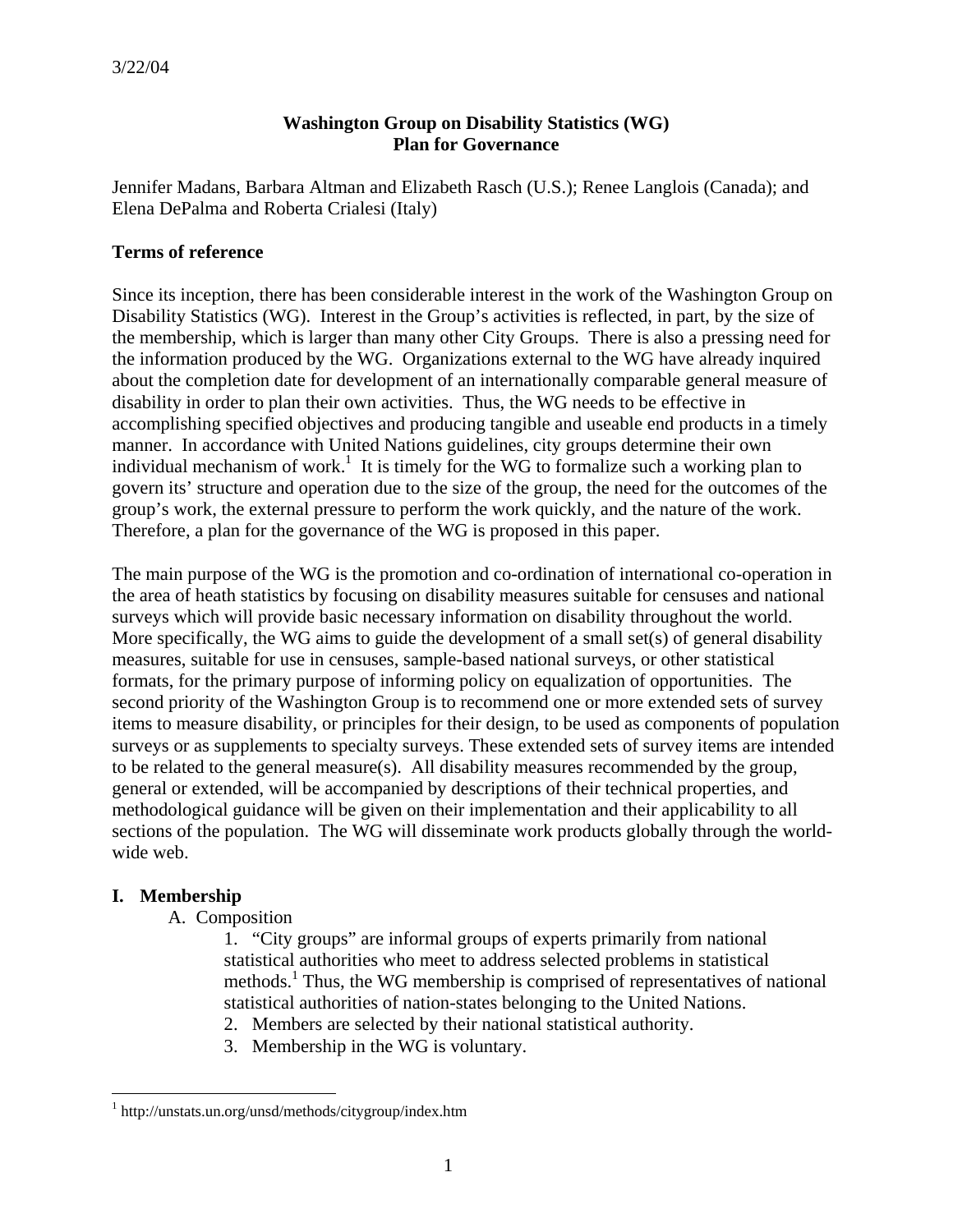4. Representation of each nation-state can include one or more individuals from the national statistical authority of that nation-state or a designated representative. If there is more than one representative per country, one of the representatives should be named as the primary representative.

5. When making decisions on issues, the WG will strive for consensus among participants. In the event that consensus is not possible and balloting is necessary for decision-making, each member state will have one vote.

6. Well-recognized international organizations who have a formal relationship with national statistical authorities (WG member countries) and with expertise in disability statistics may be adjunct members of the WG. Adjunct members may include UN affiliates, disability organizations, other statistical agencies (such as OECD), organizations that represent national statistical agencies (such as Eurostat), or other groups with international expertise in disability statistics. Adjunct members are invited to participate in all activities of the WG, such as setting meeting agendas, participating in meeting discussions, and involvement in workgroup activities. However, they will not vote during decision-making processes.

7. There will be representation of persons with disabilities in the WG. International organizations representing persons with disabilities will be invited to participate. Active participation of these members on committees and workgroups will be encouraged.

B. Responsibilities

1. Members must contribute substantively to the work of the WG through workgroup participation, individual or group contribution of position papers or activity reports, formal commentary, or participation in other specific, productoriented work identified by the WG.

2. Attendance at annual meetings is encouraged.

3. Consistent with the UN guidelines, each representative is expected to fund his or her participation in the group. From time to time, limited funding may be available for a small number of members to attend the annual meeting. It is the member's responsibility to notify the secretariat of the need for funding well in advance of the annual meeting.

4. The primary representative of each nation-state is responsible for submitting a 2-page "country report" on the activities in their country directly related to the work of the WG. The report is to be submitted to the secretariat in advance of each annual meeting. Primary representatives will be notified of the annual submission deadline for country reports by the secretariat.

5. Requests for technical support will be received by the secretariat and distributed to the WG membership. Members are responsible for deciding if they are able to provide such technical support. If so, they will contact the requesting country directly and inform the secretariat.

#### **II. Operating principles**

A. Content of annual meetings

1. The content of annual meetings will be organized around topical position papers and activity reports prepared by small working groups. Papers will include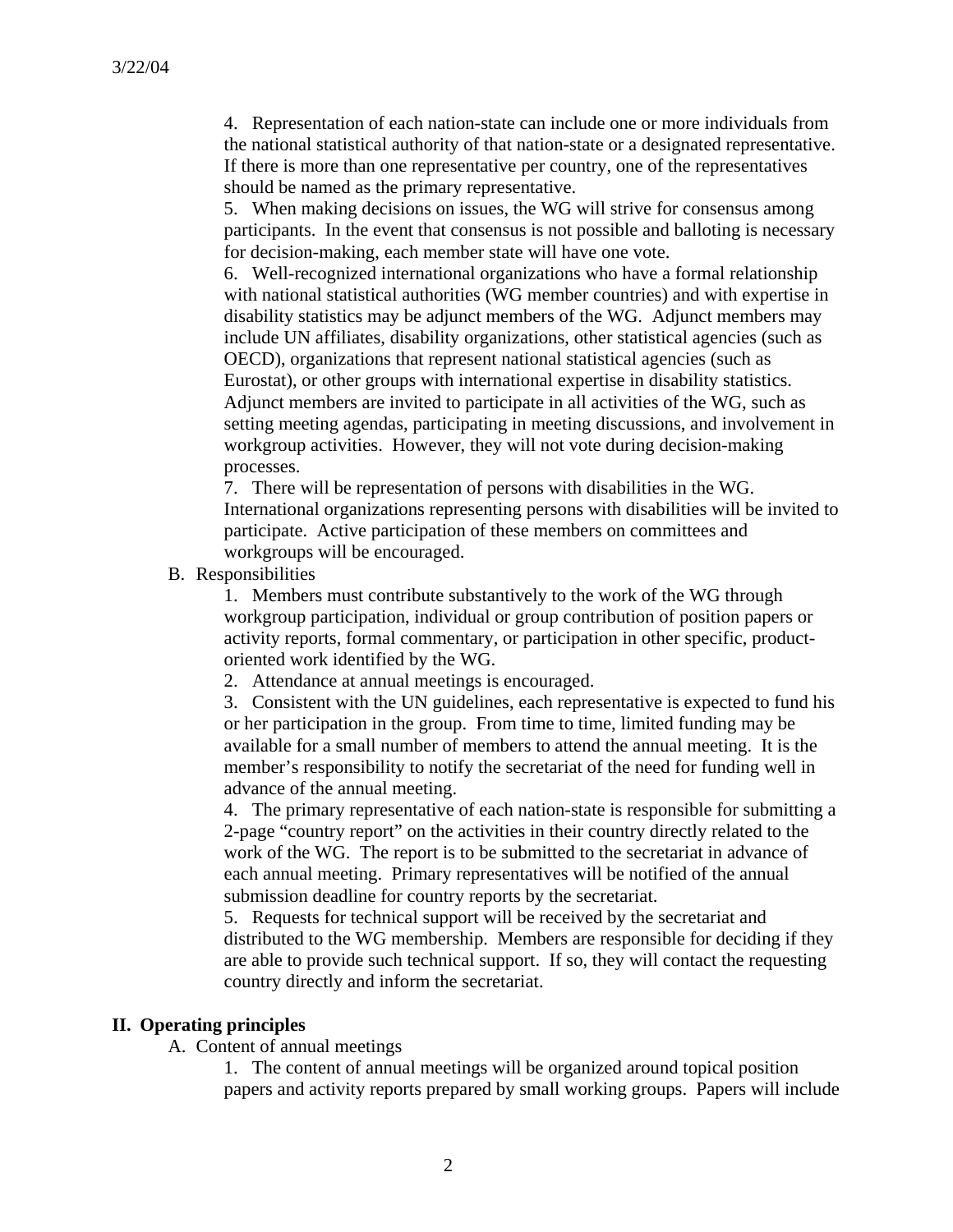a list of discrete "next steps", with a plan and timeline for accomplishing those steps.

2. It is anticipated that major work topics will emanate from the work that is presented at annual meetings. In addition, WG members may suggest work topics that are clearly related to the objectives of the WG and have product-oriented and deliverable outcomes. Major work topics for the following year and future years will be identified at the annual meeting.

3. Workgroups will be designated around work topics.

4. As background material for each annual meeting, each nation-state will submit a 2-page report on activities in their country directly related to the work of the WG. Reports can include country experiences on the development of disability statistics, comments on position papers, progress reports, etc. Time will be allotted at each annual meeting for discussion of these reports in order to facilitate planning of WG activities in relationship to country activities and to offer guidance to countries as needed on "next steps".

5. Secretariat and steering committee members will be selected.

B. Communication

1. The primary means of communication with full membership will be through the WG website. The website will contain meeting dates, locations, agendas, programs, and proceedings (including presented papers, workgroup and country reports, a list of participating countries/organizations, and the final meeting report). Reports to the UNSD will also be posted on the website.

2. The membership list will be updated through annual email correspondence with WG members to determine who would like to continue to be contacted / involved.

3. The primary representative of each nation-state is responsible for maintaining communications with other parties in their country with expressed interest in the work of the WG. This provides a vehicle for a larger group of experts to have input into the work of the WG.

4. The workgroup leaders will be responsible for communication among the work group members and with the secretariat.

C. Conduct and schedule of meetings

1. The WG will meet annually, sufficiently in advance of the deadline for the report to the annual UN Statistical Commission meeting in March (report deadline is the preceding November). In the future, there will be an option to hold meetings biennially (every other year) if it is agreed that such a meeting schedule facilitates the work of the Group and maximizes the participation of the membership at meetings.

2. Annual meetings will be conducted over 2-3 days depending on the amount and depth of material to be addressed.

3. Before each annual meeting, volunteers will be solicited by the secretariat to be potential meeting hosts for the following two annual meetings.

4. Annual meetings will be chaired by a representative of the host country.

D. Meeting reports

1. Following each annual meeting (assuming early Fall meetings), a detailed final report of the proceedings of the meeting will be prepared by the meeting host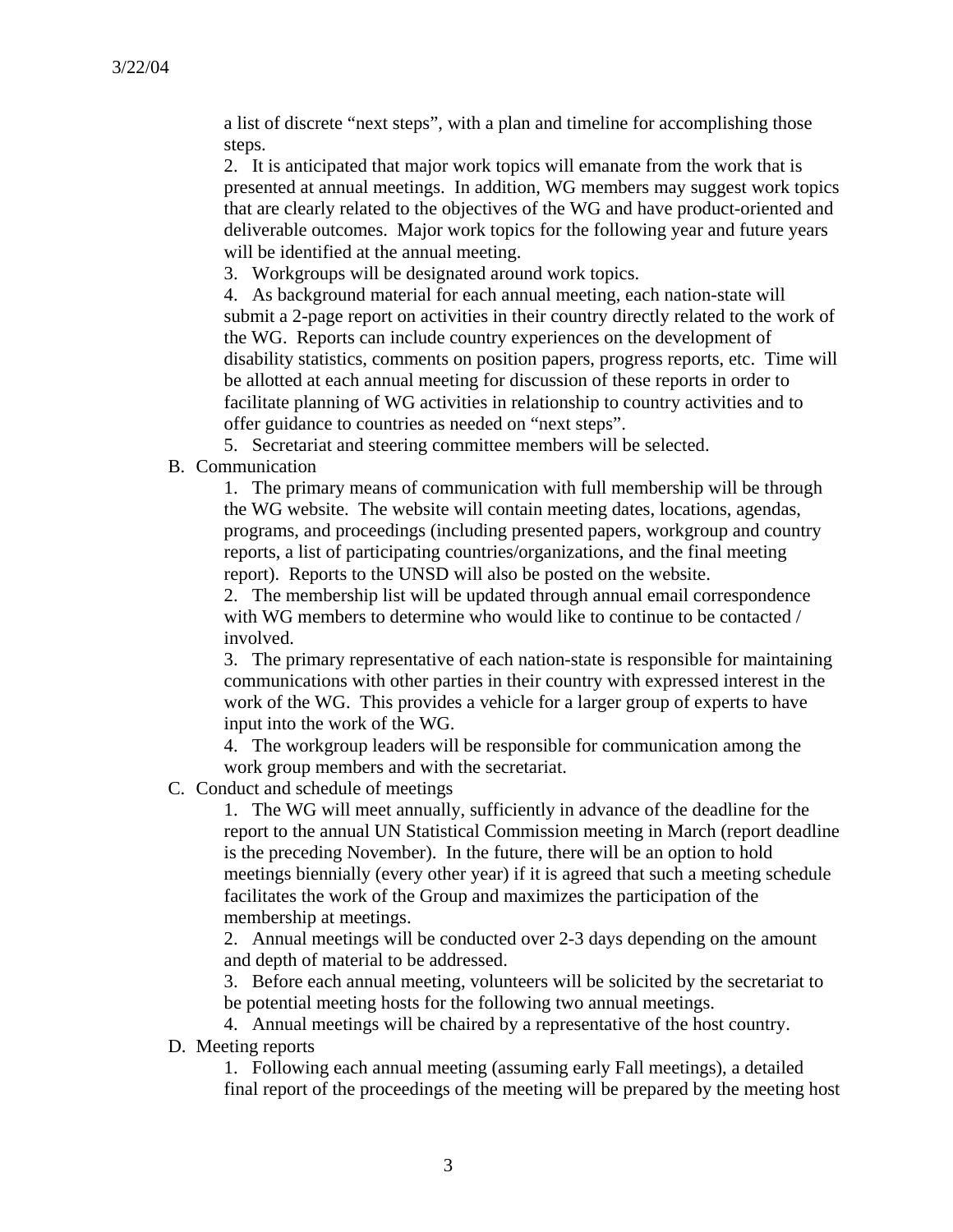in conjunction with the secretariat. If possible, this report will serve as the report to the UN Statistical Commission for their March meeting (report due in mid-November). If this is not possible, an abbreviated (roughly 3-page) report will be prepared by the secretariat for submission to the UN Statistical Commission. 2. In the event that WG work progresses quickly between November and the UN Statistical Commission meeting in March, an additional room document detailing updates to the November report may be prepared by the secretariat (February submission).

3. Reports will be submitted by the secretariat to the steering committee for approval. Following approval by the steering committee, the secretariat will distribute reports to the WG membership.

### **III.Organizational structure**

A. Executive secretariat and steering committee

1. Composition

a) The secretariat and steering committee positions are voluntary.

b) For the immediate future, the secretariat will be a standing position in order to facilitate the continuity and consistency of communication within the WG and between the WG and external parties. It is desirable that the secretariat be institutionally based so that the work of the secretariat is an institutional commitment rather than an individual commitment. This position can become a rotating position in the future if it better serves the needs of the WG at a later time.

c) Volunteers for the secretariat position were accepted at the  $3<sup>rd</sup>$  WG meeting (February 19-20, 2004). The National Center for Health Statistics (USA) was selected as secretariat by the WG membership at that time. d) The steering committee will be comprised of seven representatives of member nations. The committee will include planning committee chairs (hosts) from the last 3 major meetings, the upcoming meeting host (ex officio member), and representatives from each major geographical region of the world.

e) Steering committee members will be selected at the annual WG meeting by the full membership.

f) Steering committee members will serve 3-year terms with the option to complete a second term if the WG membership is in agreement.

g) In the interest of stability of the WG and continuity of the work, a rotating body (steering committee) will be established whereby no more than three participants of the group are replaced yearly. The first committee selected will have terms varying from 1-3 years that will be assigned randomly upon selection.

h) The steering committee will select the chair of the committee.

2. Responsibilities of executive secretariat:

a) The executive secretariat serves as the central contact for timely communications with the full WG membership and addresses external inquiries. As such, the secretariat will maintain and regularly update the membership list.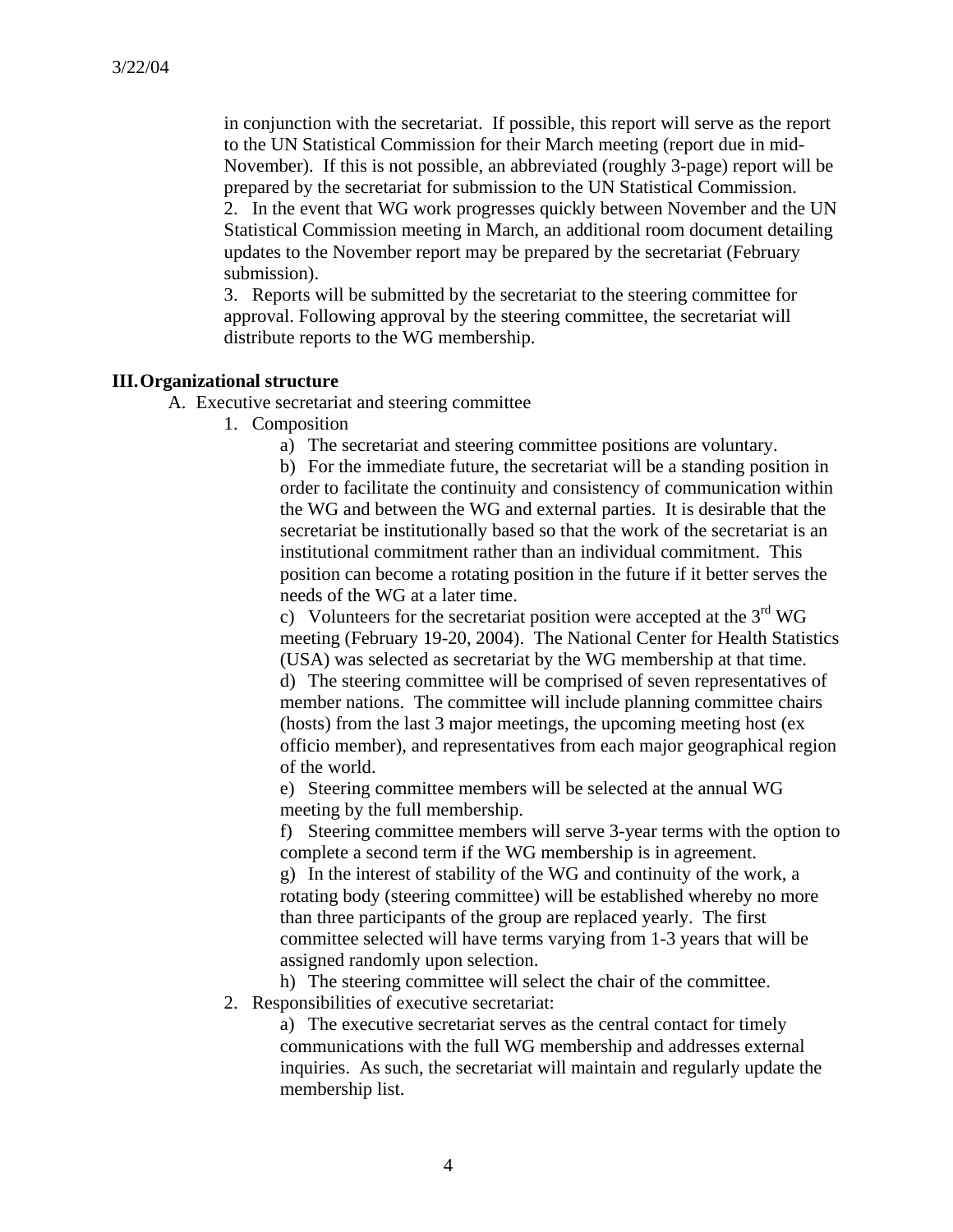b) The secretariat will maintain the WG website and will provide annual updates to the United Nations for the City Group website that they maintain.

c) The secretariat will draft annual and interim reports to the UN statistical commission for approval by the steering committee. The secretariat will assist the meeting host with preparation of the final meeting report, to be approved by the steering committee.

d) Prior to each annual meeting, the secretariat will solicit volunteers to host the annual meetings for the next two years.

e) The secretariat will be the point-of-contact for the workgroups and will provide a semi-annual report of their progress to the steering committee.

f) The secretariat will maintain a list of opportunities for funding for members to attend annual meetings. The secretariat will also maintain a list of members requesting funding for each annual meeting.

g) The secretariat will inform primary representatives of nation-states of the annual deadline for submission of country reports.

h) The secretariat will accept requests for technical support and will inform the WG membership of these requests.

i) The secretariat will be responsible for monitoring compliance of the WG with governance plan on an ongoing basis and will inform the steering committee of any issues regarding compliance.

3. Responsibilities of steering committee:

a) The steering committee will select the annual meeting hosts, sites, and dates, and will establish the planning committee for each annual meeting of the WG. Every attempt will be made to rotate the site and host of annual meetings between all major geographic regions of the world. Every attempt will be made to identify meeting hosts 2 years in advance, such that the hosts for the subsequent 2 meetings will be announced at each annual meeting.

b) The steering committee will approve interim and annual reports to the UN.

c) The steering committee will determine deadlines for annual country reports.

d) The steering committee will develop a long-range work plan and timeline for implementation of the work plan to facilitate WG activities.

e) The steering committee will act in an advisory capacity to workgroups to coordinate work between groups and provide recommendations about timeframe for completion of work, the form and content of work products, etc.

f) The chair of the steering committee will present the WG report at the annual United Nations Statistical Commission meeting in March. If they will not be attending the meeting, they will be responsible for designating another representative from the steering committee to present the report. g) The steering committee, with assistance from the secretariat, will prepare a written review of the overall progress of the WG every 3 years which will be presented at the annual meeting and posted on the website.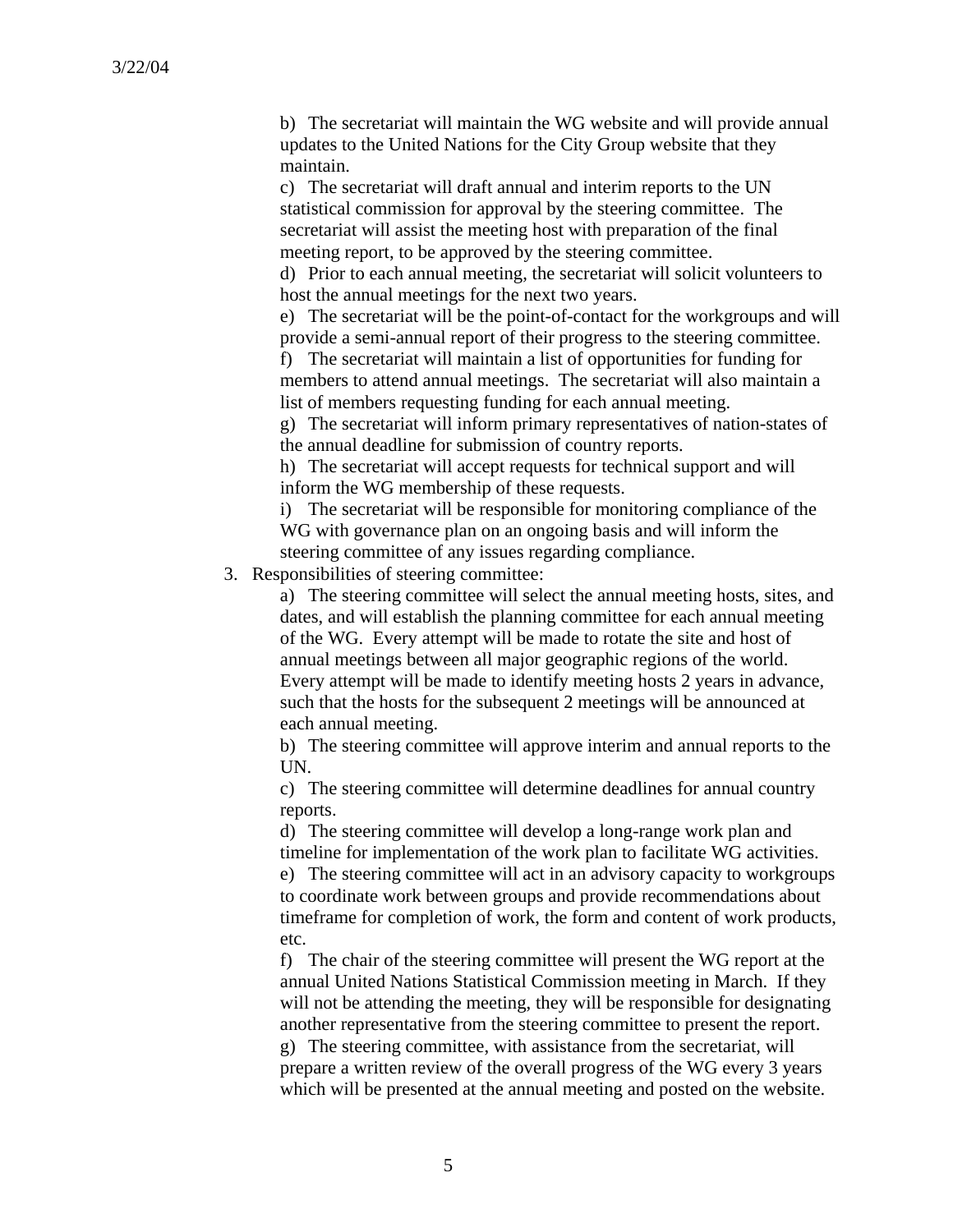h) Countries or organizations that provide funding for meeting attendance to WG members can select the recipients of the funds with input from the steering committee and information provided by the secretariat.

- B. Workgroups
	- 1. Composition
		- a) Membership on the workgroups is voluntary.

b) Workgroups will be self-selected based on interest and expertise in the topical work of the group.

c) Each workgroup will designate a leader who will be the primary contact for the workgroups members and the secretariat.

d) Persons external to the WG with recognized expertise in one of the work group topics can be invited on an ad hoc basis to participate in the workgroup by the group leader.

2. Formation and disbanding

a) Workgroups will be formed each time that a major work topic is identified and agreed upon at annual meetings.

b) It is anticipated that 3-4 workgroups will exist at any point in time, reflecting the expectation that major work topics will be focused and possess discrete end points associated with tangible products.

c) When the specific task of the workgroup is completed, the group will disband and have the opportunity to participate in new topical areas.

3. Responsibilities

a) Workgroups will be responsible for preparing and presenting position papers and activity reports at annual meetings on previously agreed upon topics.

b) Workgroup leaders will solicit comments on position papers and activity reports from the full WG membership via the secretariat.

c) The workgroup leaders will provide a brief, semi-annual report of progress to the secretariat.

- C. Meeting host and planning committee
	- 1. Composition

a) The planning committee will be selected by the steering committee and will include the meeting host and leaders from the workgroups that will be participating in the meeting. When possible, the composition of the planning committee will represent all major geographic regions of the world.

2. Responsibilities of the meeting host

a) The host will secure the meeting facilities.

b) The host will send invitations to the meeting. Since WG members may need a formal invitation in order to obtain approval from their institution to travel, invitations should be sent well in advance of the meeting date (approximately 2 months). The secretariat will assist the host in preparing the letter of invitation. The secretariat will provide the host with the list of invitees and their current contact information.

c) The host will identify a meeting hotel or local hotels to assist the WG membership to make travel arrangements.